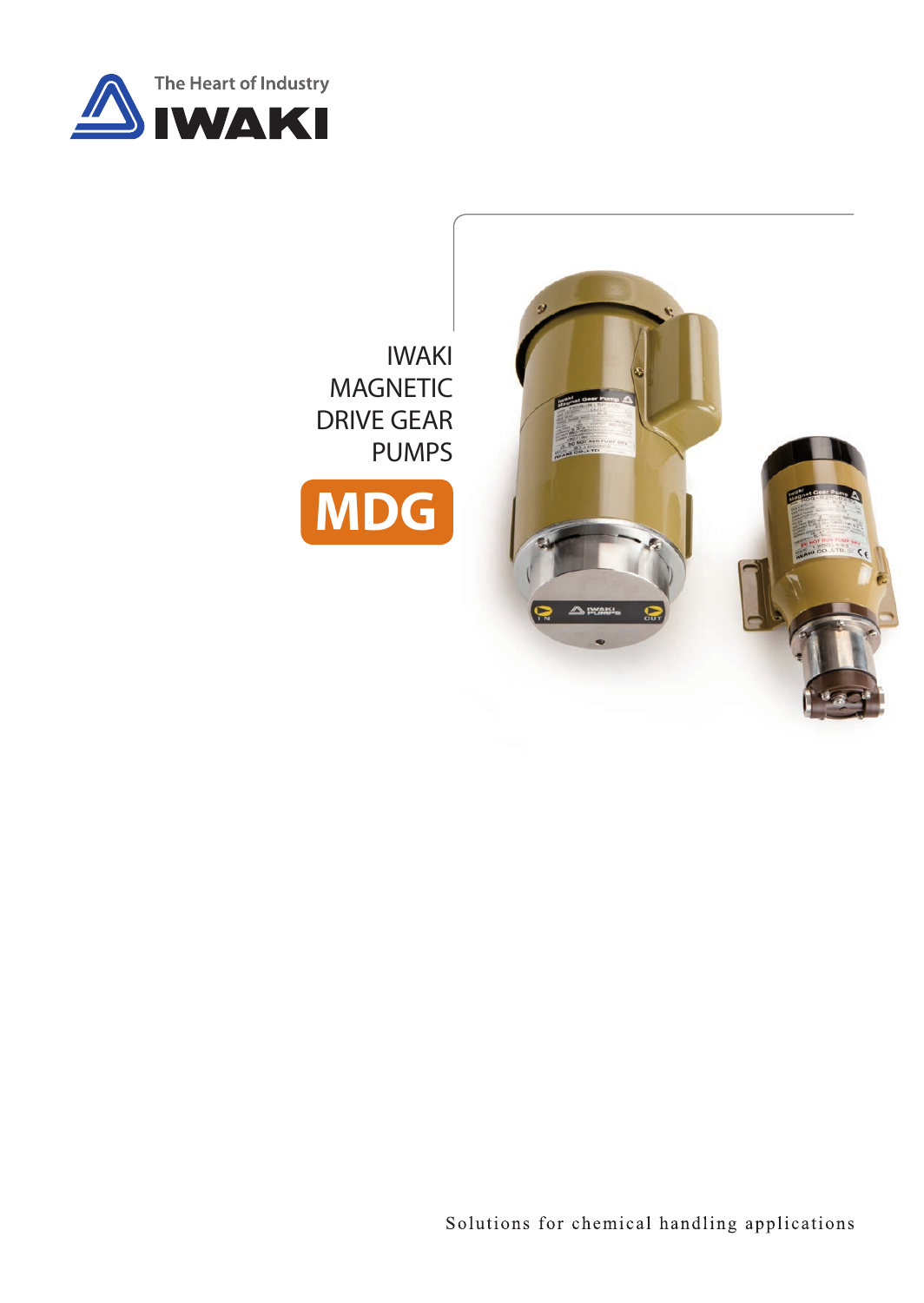# **Compact gear pumps that completely eliminate**

Iwaki MDG Series pumps are small seal-less magnetic drive gear pumps engineered to provide the utmost in quiet and leak-free operation. Owing to their remarkable efficiency and compact design, MDG pumps are in wide use in hundreds of varied applications including some of the most sophisticated medical and laboratory equipment.

**M4**

**MDG-M4T6B**

#### **Seal-less Construction Ideal for OEM Applications**

Ð

Leak free and seal-less, the MDG Series pumps are ideal for incorporation into equipment. The magnet drive mechanism eliminates the troublesome shaft seal replacement.

CO. LTD

#### **Outstanding Corrosion Resistance**

**DEVANGE OUT** 

The liquid end parts are manufactured from SUS316, PTFE, PPS and PEEK. This combination of materials offers extremely high levels of corrosion resistance thus making the MDG pumps capable of transferring many different aggressive chemical solutions.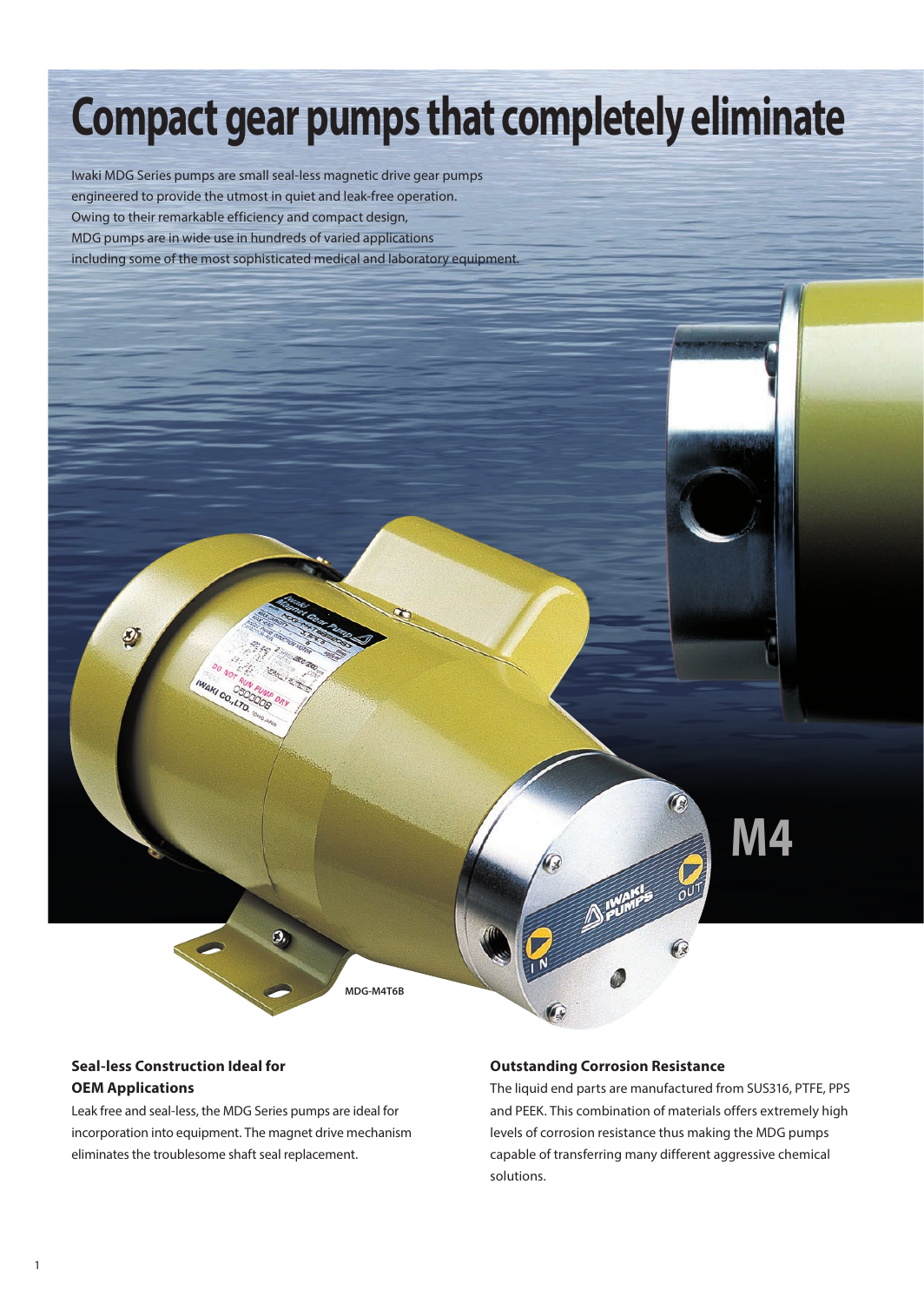

#### **High Pressure Gear Rotary System**

MDG pumps are characterized by high pressure and low flow rate. Despite its small size, it can attain high pressure to 0.6MPa and vacuum of 5.3kPa.

#### **Excellent Thermal Resistance**

Precision machining coupled with Iwaki's innovative technology is used in the gear and body manufacturing process. Because only the most heat-resistant materials are used, pumping problems due to thermal expansion are eliminated. Standard MDG Series pumps are rated for 95°C operation.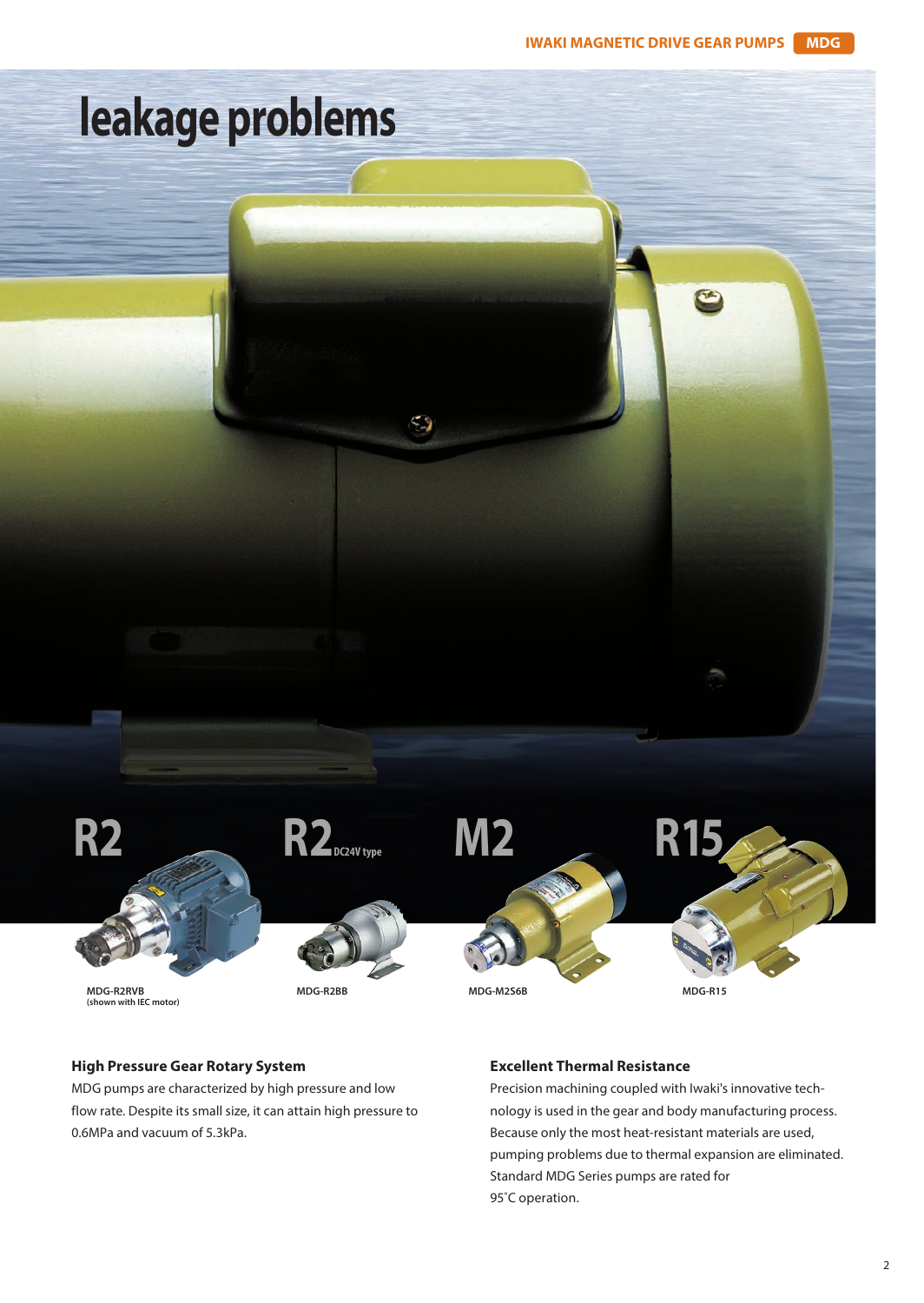**R2RVB230 / R2BVB230**

#### **Construction and materials**

**R2**

| No. | <b>Name of Part</b>     | <b>Materials</b>     |
|-----|-------------------------|----------------------|
| O   | Pump head               | <b>GFRPPS</b>        |
| 2   | Gear                    | <b>PPS</b>           |
| 0   | Shaft                   | <b>SUS316</b>        |
| Ø   | <b>Bearing</b>          | (CF+PTFE) PPS        |
| ß   | Plate                   | <b>SUS316</b>        |
| G   | Gear case               | <b>SUS316</b>        |
| 6   | Gasket seal             | <b>FKM</b>           |
| Θ   | O ring                  | <b>FKM</b>           |
| Ø   | Magnet capsule          | SUS316, GFRPPS       |
| ◍   | <b>Rear casing</b>      | <b>SUS316</b>        |
| ⊕   | <b>Retaining spring</b> | equivalent to SUS316 |
| ®   | <b>Adjusting screw</b>  | <b>SUS316</b>        |
| ®   | Valve                   | (CF+PTFE) PPS        |



#### **Pump identification**



#### **Specifications**

Standard motors fitted are to IWAKI specifications. All models are also available with IEC frame motors. **50/60Hz** 

| <b>Model</b> | Connection<br>size | Max.<br>capacity<br>L/min | Max.<br>discharge pressure<br><b>MPa</b> | Max.<br>vacuum<br>kPa (abs.) | Liauid<br>temp. range | <b>Viscosity</b><br>limit<br>$mPa-s$ | <b>Motor</b>      | <b>Mass</b><br>kg |
|--------------|--------------------|---------------------------|------------------------------------------|------------------------------|-----------------------|--------------------------------------|-------------------|-------------------|
| MDG-R2RVB230 | 1/8NPT             | .8/2.1                    | 0.3                                      | 5.3                          | $0 - 50$              | 50                                   | AC220 - 240V, 20W | 2.1               |
| MDG-R2BVB230 | 1/8NPT             | .6/1.9                    | 0.3                                      | 5.3                          | $0 - 95$              | 50                                   | AC220 - 240V, 20W | 2.1               |

• Pump performance will change depending on kind of liquid. Further information will be provided on request. • When handling pure water and solvent, please contact us.

• When viscosity of handling liquid exceeds limitation of pump, please contact us. • For applications requiring higher operating temperatures, please contact us.

• 115V motor is also available.

### **Performance curves (Clear water at 25˚C)**

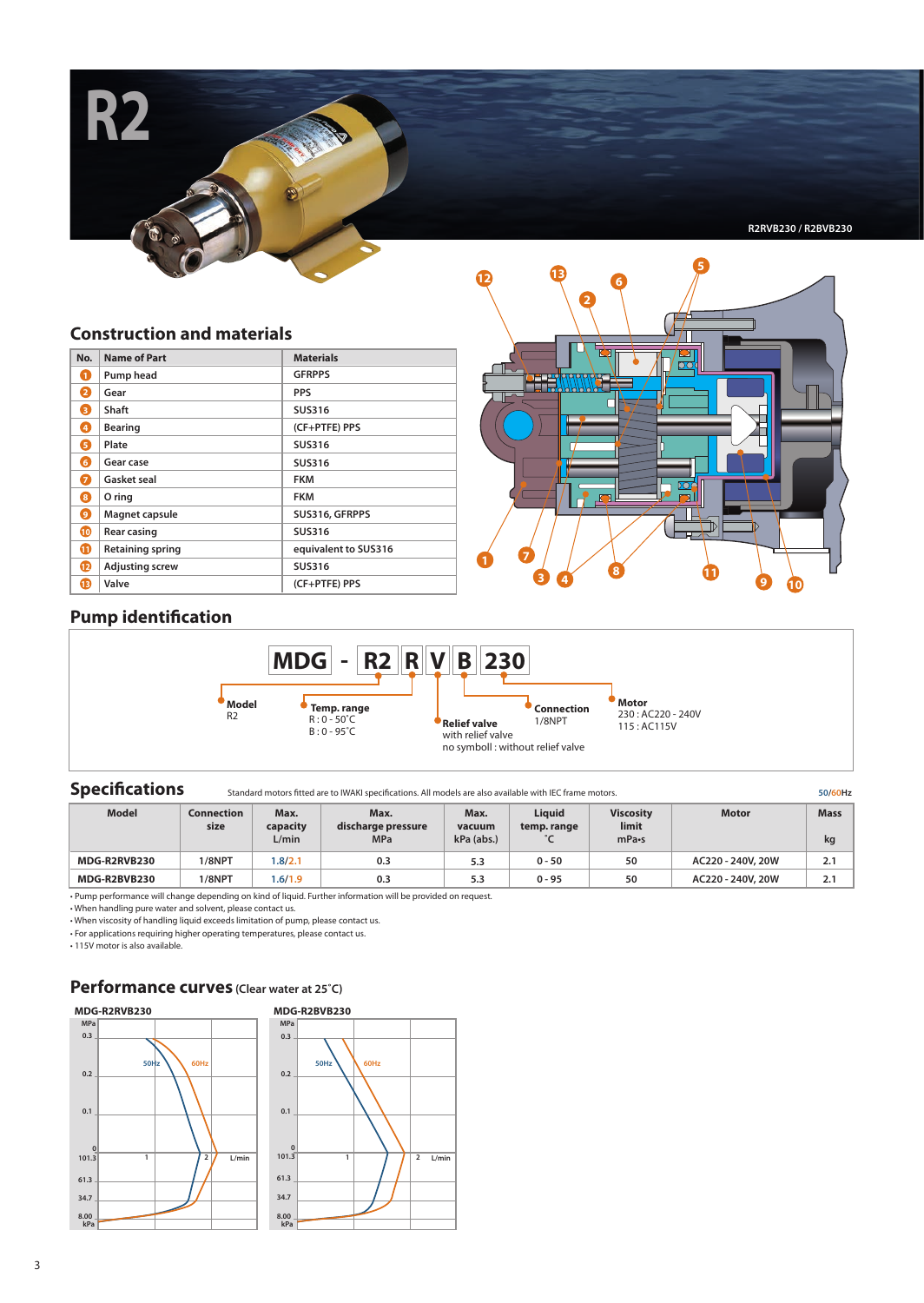**Construction and materials**

**R2 DC24V type**

| No. | Name of Part            | <b>Materials</b>     |
|-----|-------------------------|----------------------|
| O   | Pump head               | <b>GFRPPS</b>        |
| 2   | Gear                    | <b>PPS</b>           |
| 8   | Shaft                   | <b>SUS316</b>        |
| Ø   | <b>Bearing</b>          | (CF+PTFE) PPS        |
| ß   | Plate                   | <b>SUS316</b>        |
| ß   | Gear case               | <b>SUS316</b>        |
| 6   | Gasket seal             | <b>FKM</b>           |
| 0   | O ring                  | <b>FKM</b>           |
| O   | Magnet capsule          | SUS316, GFRPPS       |
| ⊕   | <b>Rear casing</b>      | <b>SUS316</b>        |
| ⊕   | <b>Retaining spring</b> | equivalent to SUS316 |
| ⊕   | <b>Adjusting screw</b>  | <b>SUS316</b>        |
| B   | Valve                   | (CF+PTFE) PPS        |



**R2BB24 / R2RVA24H / R2RVB24H / R2RVC24H / R2BA24H / R2BB24H / R2BC24H**

#### **Pump identification**



Note: Other connections (Rc1/8, G1/4) are also available on special request but for "-24H" models only.

#### **Specifications**

| <b>Model</b>  | Connection<br>size     | Max.<br>capacity<br>L/min | Max.<br>discharge pressure<br><b>MPa</b> | Max.<br>vacuum<br>kPa (abs.) | <b>Liauid</b><br>temp. range | <b>Viscosity</b><br>limit<br>mPa-s | <b>Motor</b> | <b>Mass</b><br>kg |
|---------------|------------------------|---------------------------|------------------------------------------|------------------------------|------------------------------|------------------------------------|--------------|-------------------|
| MDG-R2BB24    |                        | 1.7                       | 0.15                                     |                              | $0 - 95$                     | 10                                 | DC24V, 10W   | 1.2               |
| MDG-R2RV□24H* | Rc1/8,<br>1/8NPT, G1/4 | 1.8                       | 0.3                                      | 5.3                          | $0 - 50$                     |                                    | DC24V, 14W   |                   |
| MDG-R2B□24H*  |                        | 1.7                       |                                          |                              | $0 - 95$                     |                                    |              |                   |

 $\cdot$   $\Box$ shows connection size. Please refer above table.

• Pump performance will change depending on kind of liquid. Further information will be provided on request.

• When handling pure water and solvent, please contact us.

• When viscosity of handling liquid exceeds limitation of pump, please contact us.

 $\bullet$  Models marked with  $\frac{1}{\mathcal{X}}$  are manufactured to order only.

#### **Performance curves (Clear water at 25˚C)**





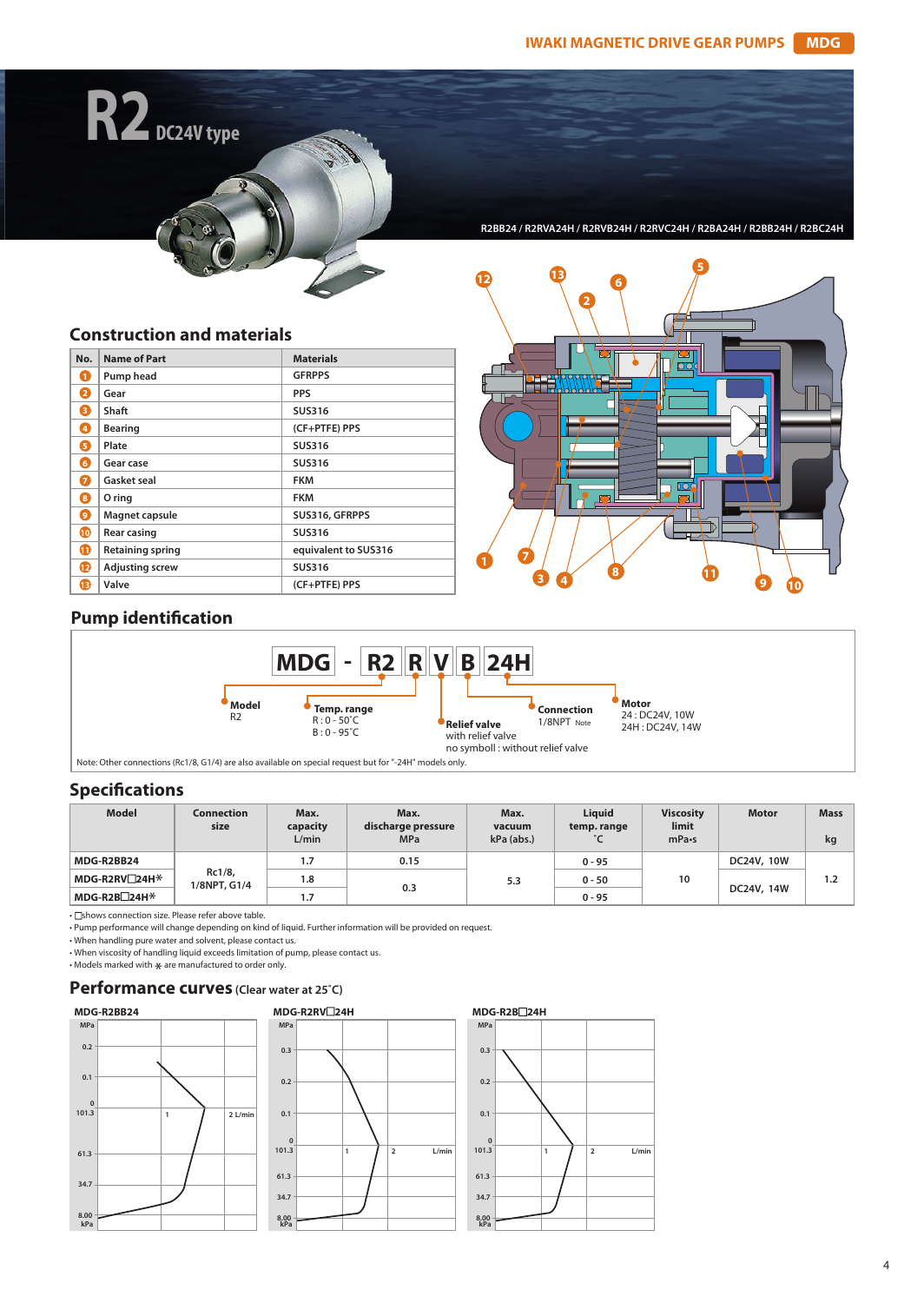**M2 M4**

**M2S6B220 / M4T6B220 / M4S6B220 / M4T6B220H**

#### **Construction and materials**

| No.            | <b>Name of Part</b> | <b>Materials</b>   |
|----------------|---------------------|--------------------|
| .1             | Pump body           | <b>SUS316</b>      |
| 2              | Gear                | <b>CFRPEEK</b>     |
| 3.             | Shaft               | <b>SUS316</b>      |
| $\overline{4}$ | Plate               | <b>SUS316</b>      |
| 5              | Gear case           | <b>CFRPEEK/PPS</b> |
| 6.             | Gasket              | <b>PTFE</b>        |
| 7              | O ring              | <b>FKM</b>         |
| 8.             | Magnet capsule      | <b>SUS316, PPS</b> |
| 9              | Rear casing         | <b>SUS316</b>      |



#### **Pump identification**



Specifications Standard motors fitted are to IWAKI specifications. All models are also available with IEC frame motors.

| Model               | <b>Connection</b><br>size | Max.<br>capacity<br>L/min | Max.<br>discharge pressure<br><b>MPa</b> | Max.<br>vacuum<br>kPa (abs.) | Liauid<br>temp. range | <b>Viscosity</b><br>limit<br>mPa <sub>.s</sub> | <b>Motor</b>           | <b>Mass</b><br>kg |
|---------------------|---------------------------|---------------------------|------------------------------------------|------------------------------|-----------------------|------------------------------------------------|------------------------|-------------------|
| <b>MDG-M2S6B220</b> | 1/8NPT                    | 2.0/2.4                   | 0.55                                     | 5.3                          | $0 - 65$              | 50                                             | AC220 - 240V, 45/50W   | 3.6               |
| <b>MDG-M4T6B220</b> | 1/4NPT                    | 3.8/4.6                   | 0.6                                      | 8.0                          | $0 - 95$              | 80                                             | AC220 - 240V, 100/120W | 7.9               |
| <b>MDG-M4S6B220</b> | 1/4NPT                    | 4.0/4.8                   | 0.6                                      | 5.3                          | $0 - 50$              | 30                                             | AC220 - 240V, 100/120W | 7.9               |
| MDG-M4T6B220H       | 1/4NPT                    | 3.8/4.6                   | 0.6                                      | 8.0                          | $0 - 95$              | 200                                            | AC220 - 240V, 150/180W | 8.0               |

• Pump performance will change depending on kind of liquid. Further information will be provided on request. • When handling pure water and solvent, please contact us.

• When viscosity of handling liquid exceeds limitation of pump, please contact us.

• 115V motor is also available.

#### **Performance curves (Clear water at 25˚C)**





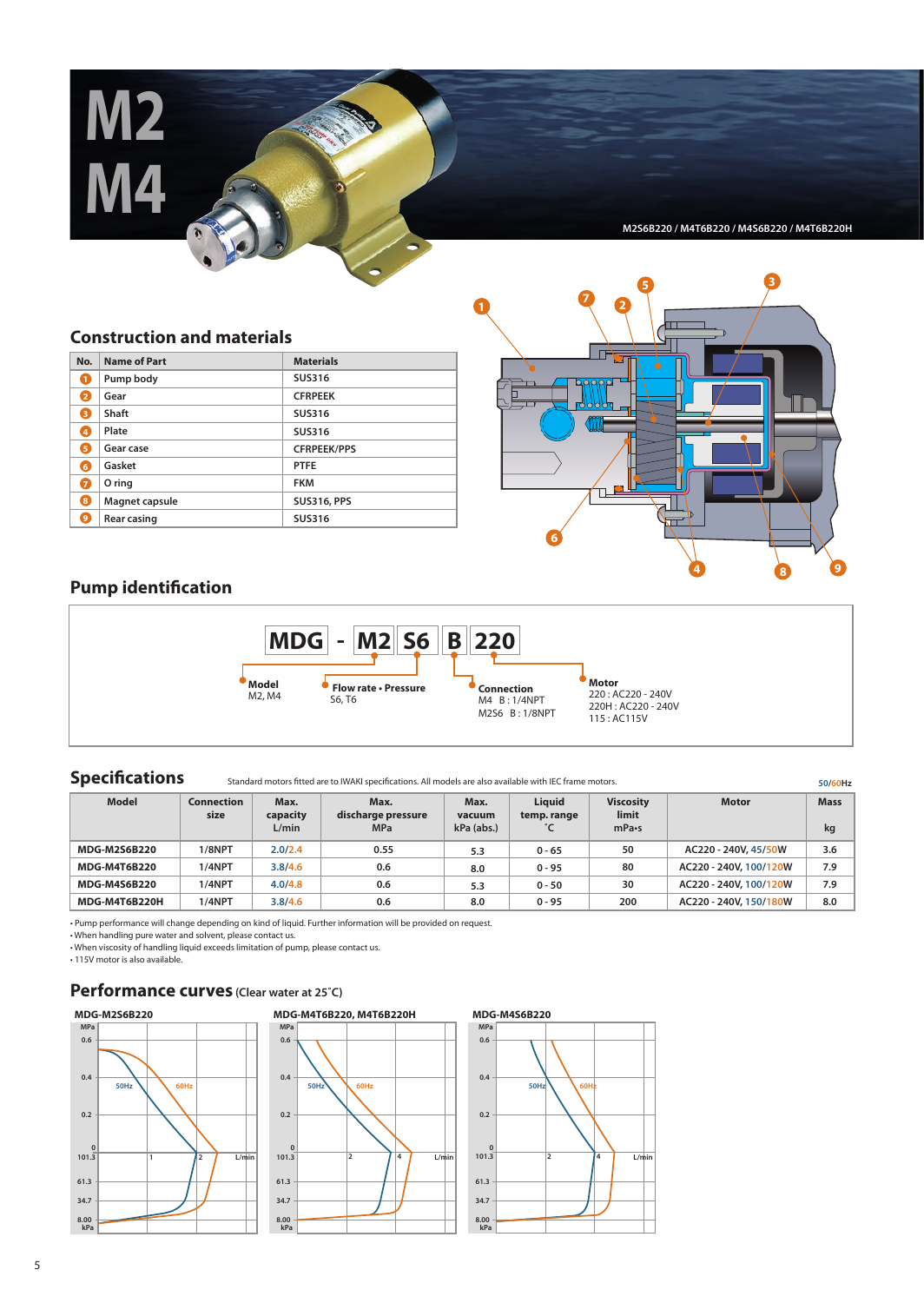**R15**

## **R15T220 / R15P220 / R15K220 / R15C220**

#### **Construction and materials**

| No. | <b>Name of Part</b>   | <b>Materials</b>       |
|-----|-----------------------|------------------------|
| n   | Pump body             | <b>SUS316</b>          |
| 2   | Gear                  | <b>PTFE/PEEK</b>       |
| B   | Shaft                 | <b>SUS316</b>          |
| Ø   | <b>Bearing</b>        | GFRPTFE, (CF+PTFE) PPS |
| 5   | Gear case             | <b>SUS316</b>          |
| 6.  | O ring                | <b>FKM</b>             |
| Ω   | Magnet capsule        | <b>SUS316, FKM</b>     |
| 8.  | <b>Rear casing</b>    | <b>SUS316</b>          |
| 9   | <b>Bearing holder</b> | <b>SUS316</b>          |



#### **Pump identification**



**Specifications** Standard motors fitted are to IWAKI specifications. All models are also available with IEC frame motors.

| <b>Model</b>       | <b>Connection</b><br>size | Max.<br>capacity<br>L/min | Max.<br>discharge pressure<br><b>MPa</b> | Max.<br>vacuum<br>kPa (abs.) | Liauid<br>temp. range<br>°C | <b>Viscosity</b><br>limit<br>mPa <sub>s</sub> | <b>Motor</b>          | <b>Mass</b><br>kg |
|--------------------|---------------------------|---------------------------|------------------------------------------|------------------------------|-----------------------------|-----------------------------------------------|-----------------------|-------------------|
| <b>MDG-R15T220</b> | Rc3/8                     | 14/17                     | 0.3                                      |                              |                             | 30                                            | AC220 - 240V,150/180W | 7.8               |
| <b>MDG-R15P220</b> |                           |                           |                                          | 5.3                          | $0 - 45$                    |                                               |                       |                   |
| <b>MDG-R15K220</b> |                           |                           |                                          |                              |                             |                                               |                       |                   |
| <b>MDG-R15C220</b> | Rc3/8                     | 12.5/15                   | 0.3                                      | 8.0                          | $0 - 95$                    | 30                                            | AC220 - 240V,150/180W | 7.8               |

• Pump performance will change depending on kind of liquid. Further information will be provided on request.

• When handling pure water and solvent, please contact us.

• When viscosity of handling liquid exceeds limitation of pump, please contact us.

• 115V motor is also available.

#### **Performance curves (Clear water at 25˚C)**







**50/60Hz**